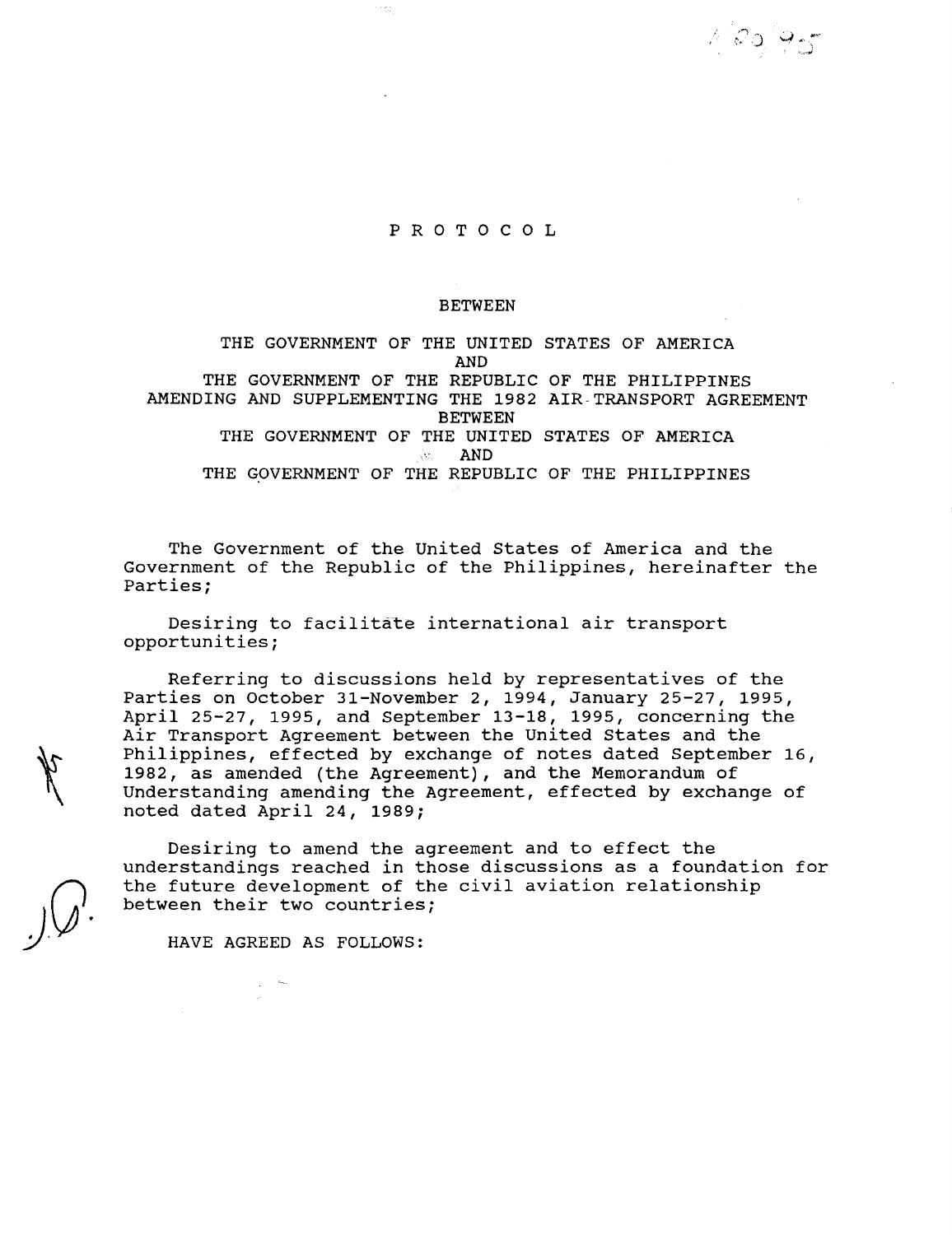I. Amendments to the Agreement

1. Article 3, (designation and authorization), paragraph (1) and footnote 1 of the Agreement shall be amended as follows:

"(1) Consistent with its domestic laws and policies, each Party shall have the right: (a) to designate up to three airlines to perform scheduled combination service on Route 2 of Annex I; (b) to designate up to three airlines to perform all-cargo services on Route 3 of Annex I; (c) to designate one airline to perform both combination services on Route 1 a and all-cargo services on Route 1 b of Annex I; and (d) to withdraw 1/or alter 1/such designations. Such designations shall be transmitted to the other Party through diplomatic channels .

An airline must hold separate designations to operate combination services on Route 2 and all-cargo services on Route 3 of Annex I. Only one designation will be required for carriers providing all-cargo and combination services on Route 2 .

1/ It is agreed that any U.S. airline designated on Route 1 of Annex I shall be a Pacific regional airline which does not operate scheduled combination air service between Saipan, Palau, or Guam, on the one hand, and nonstop to Hawaii and/or the U.S. mainland on the other.

<sup>2</sup> . Paragraph (3), sub-paragraph (b) (i) of Article 8 of the Agreement shall be amended as follows :

"(b) (i) Designated airlines of the United States shall be permitted to perform ground handling service for any U.S. flag airline, and up to a total of six non-U.S. airlines. Any ground handling of non-U.S. airlines performed at Subic Bay by U.S. designated airlines shall not count against these limitations ."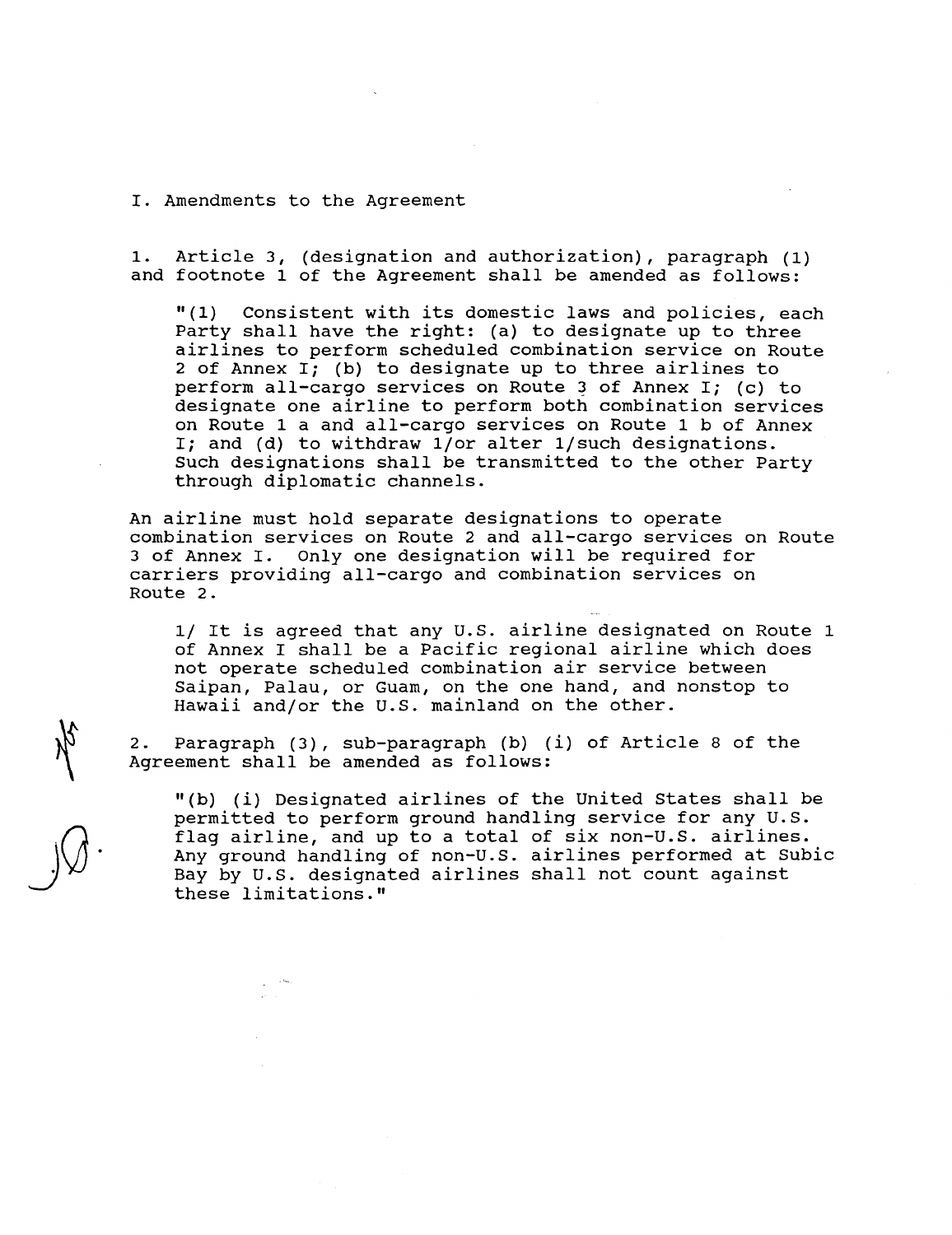<sup>3</sup> . Paragraph (3), sub-paragraph (b) (ii) of Article <sup>8</sup> of the Agreement shall be amended as follows:

"(b) (ii) Designated airlines of the Philippines shall be permitted to perform ground handling services for any Philippine flag airline, and up to a total of six non-Philippine airlines .2/

2/ Limitations may be imposed by local airport authorities in the United States that restrict the right of the designated airline(s) of the Philippines to perform such ground-handling services ."

<sup>4</sup> . A new paragraph 6 (code sharing) shall be added to Article 8 (commercial opportunities) of the Agreement and shall read as follows :

"6. In operating or holding out the authorized services on the agreed routes, any designated airline holding appropriate authority to provide such service, may, subject to the requirements normally applied to such arrangements, enter into cooperative marketing arrangements such as blocked-space, code-sharing or leasing arrangements with-a designated airline or airlines of either Party which also holds appropriate authority to provide such services ."

<sup>5</sup> . Subparagraph 1 of Annex I, Section 1, Subsections a and b of the Agreement shall be amended and new footnote 9 shall be added to Annex I as follows:

"1(a) From Saipan and Guam via the intermediate point Palau to the Philippines and return.

"9/ For combination service only ."

"1(b) From Saipan and Guam via the intermediate point Palau to the Philippines and beyond.  $4/$ "

" $1(a)$  From the Philippines via the intermediate point Palau to Saipan and Guam and return.  $9/$ " to Saipan and Guam and return.

"1(b) From the Philippines via the intermediate point Palau to Guam and Saipan and beyond.  $4/$ "

 $\bigcup$ .

 $\mathcal{L}$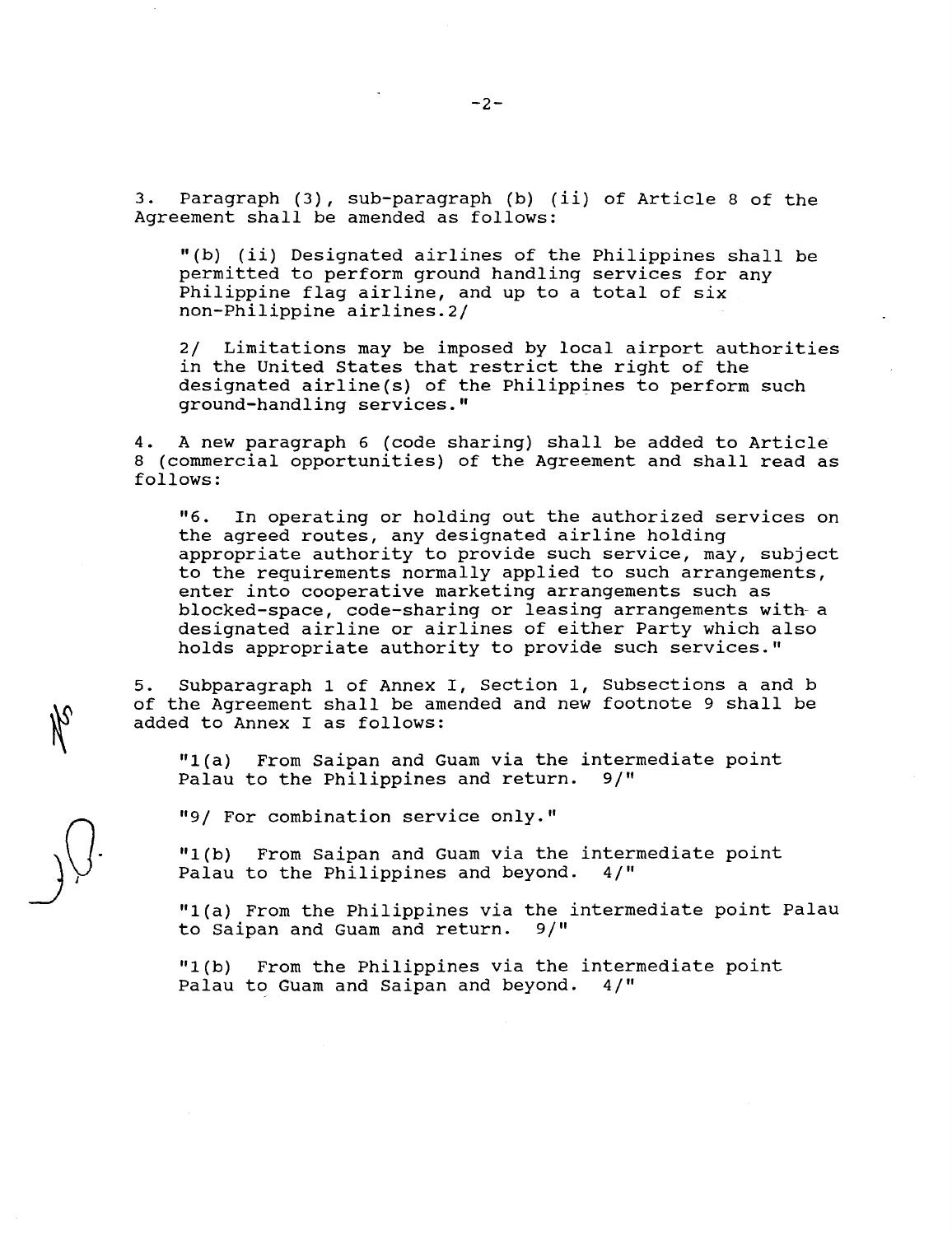<sup>6</sup> . Annex I, Section 1, Subsection b, paragraph <sup>2</sup> and footnote <sup>6</sup> of Annex <sup>I</sup> are amended as follows :

"2. From the Philippines via intermediate points to Honolulu, San Francisco, Los Angeles, Guam, Saipan, and four additional points 6/in the United States to be selected by the Government of the Philippines; and beyond to five countries, to be selected 7/ by the Government of the Philippines ;"

"6/ These four points will be selected by the Government of the Philippines 60 days in advance of proposed services . These points may be changed by the Government of the Philippines by providing 60 days notice ." Stopover rights are permitted at Los Angeles, Guam, Saipan, Honolulu, San Francisco, and the points selected by the Republic of the Philippines pursuant to paragraphs 2 and 2 bis .

2 bis"

(a) From October 1, 1996, airlines designated by the Government of the Philippines may serve up to an additional eight U.S. points provided a stop is first made at one of the points referred to in paragraph (2) above, or provided the  $point(s)$  are served only on a code share basis;

(b) From October 1, 1996, airlines designated by the Government of the Philippines may serve up to an additional four U.S. points provided the points are served only on a code share basis ;

(c) From October 1, 1998, airlines designated by the Government of the Philippines may serve up to an additional eight U.S. points provided a stop is first made at one of the points referred to in paragraph (2) above, or provided the point(s) are served only on a code share basis; and

(d) From October 1, 1998, airlines designated by the Government of the Philippines may serve up to an additional four U.S. points provided the points are served only on a code share basis."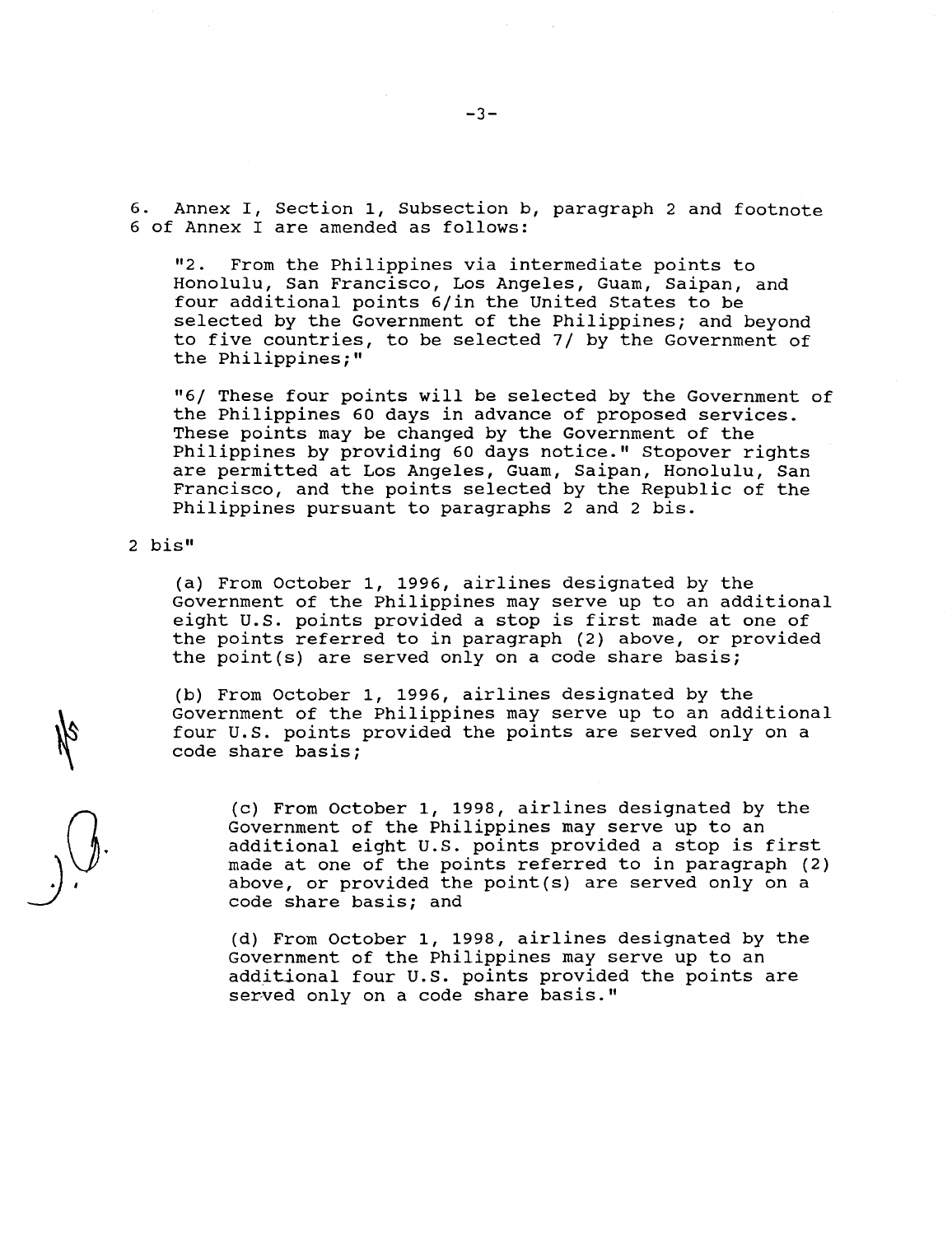<sup>7</sup> . Annex I, Section 1, Subsection b, paragraph <sup>3</sup> of the Agreement is amended as follows:

"3. From the Philippines via intermediate points to the United States and beyond. 8/"

<sup>8</sup> . Section <sup>3</sup> (change-of-gauge) shall be added to Annex <sup>I</sup> of the Agreement and shall read as follows :

# "Section 3

a. For all-cargo services, on any segment or segments of Route 1(b) and Route 3, any designated airline may perform international air transportation without any limitation as to change, at any point on the route, in type or number of aircraft operated; provided that, in the outbound direction, the transportation beyond such point is a continuation of the transportation from the territory of the Party that has designated the airline and, in the inbound direction, the transportation to the territory of the Party that has designated the airline is a continuation of the transportation from beyond such point.

b. For combination services, the designated airlines of either side may change gauge in third countries, on an authorized route, provided:

i. For flights outbound from the homeland, onward transportation from the point of change of gauge is performed by a single flight having the same flight number with an aircraft having a capacity not more than the aircraft arriving at the change of gauge point;

ii. For flights inbound to the homeland, transportation to the point of change of gauge is performed by a single flight with an aircraft having a capacity not more than the aircraft performing onward transportation from the point of change of gauge; and

iii. Such onward transportation is a continuation of the transportation from or to the homeland of the airline ."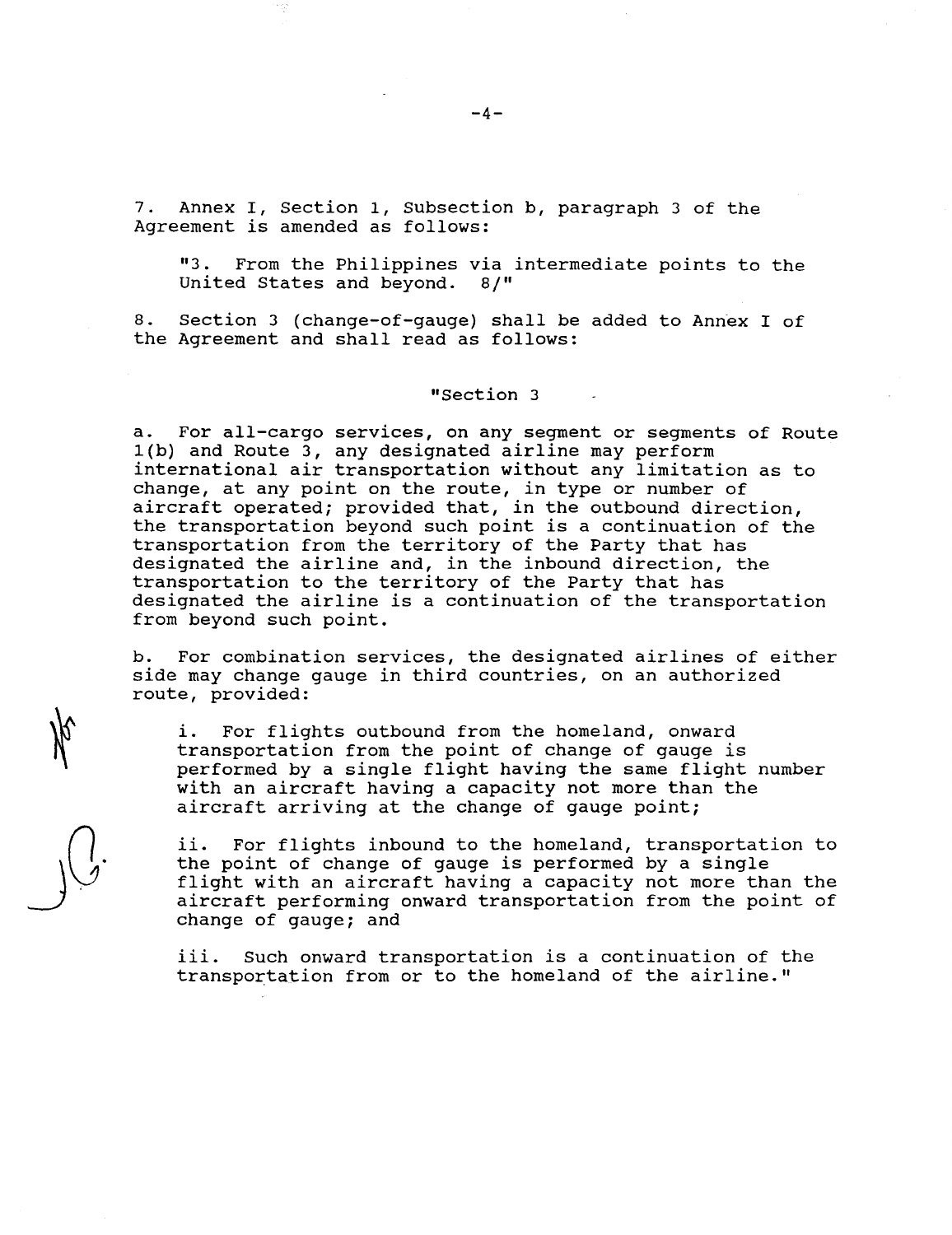<sup>9</sup> . Section <sup>4</sup> (Intermodal Services) shall be added to Annex <sup>I</sup> of the Agreement and shall read as follows :

# "Section 4

Notwithstanding any other provision of this Agreement, airlines of both Parties shall be permitted, without restriction, to employ in connection with international air transportation any surface transportation for cargo to or from any points in the territories of the Parties or in third countries, including transport to and from all airports with customs facilities, and including, where applicable, the right to transport cargo in bond under applicable laws and requlations. Such cargo, whether moving by surface or by air, shall have access to airport customs processing and facilities . Airlines may elect to perform their own surface transportation or to provide it through arrangements with other surface carriers, or through arrangements with surface transportation operated by other airlines and indirect providers of cargo air transportation . Such intermodal cargo services may be offered at a single, through price for the air and surface transportation combined, provided that shippers are not misled as to the facts concerning such transportation ."

10 . An Annex III (Charter Air services) shall be added to the Agreement and shall read as follows:

"Annex III

#### Charter Air Services

Section 1

Airlines of each Party authorized by the appropriate aviation authorities to perform services authorized under this Annex shall have the right to carry international charter traffic of passengers (and their accompanying baggage) and/or cargo (including, but not limited to freight forwarder, split, and combination (passenger/cargo) charters) :

Between any point or points in the territory of the Party that has authorized the airline and any point or points in the territory of the other Party; and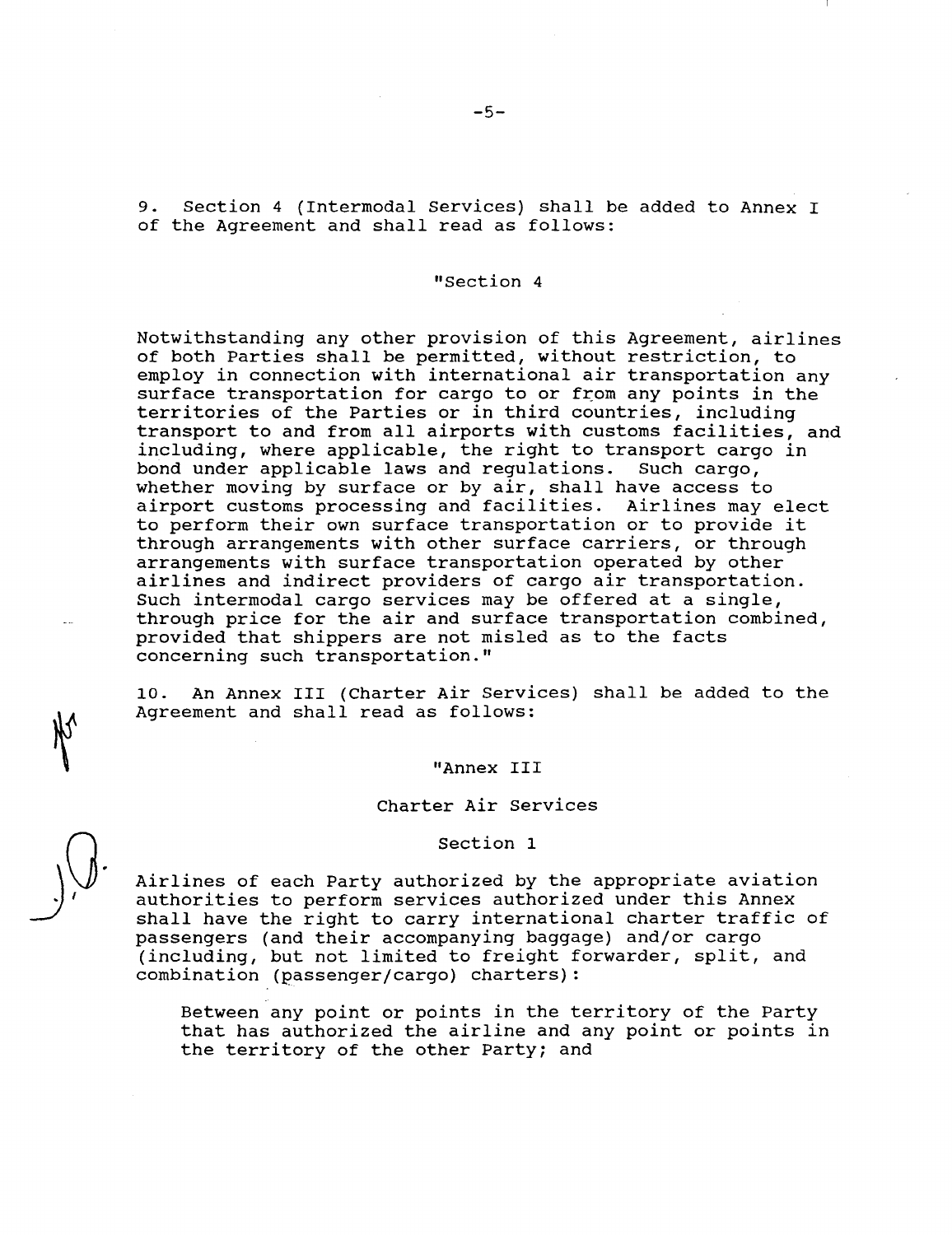Between any point or points in the territory of the other Party and any point or points in a third country or countries, provided that such traffic is carried via the carrier's homeland and makes a stopover in the homeland for at least two consecutive nights .

In the performance of services covered by this Annex, airlines of one Party authorized under this annex shall also have the<br>right: (1) to make stopovers at any points whether within op (1) to make stopovers at any points whether within or outside of the territory of either Party; (2) to carry transit traffic through the other Party's territory; and (3) to combine on the same aircraft traffic originating in one Party's territory with traffic that originated in the other Party's territory .

Each Party shall extend favorable consideration to applications by airlines of the other Party to carry traffic not covered by this Annex on the basis of comity and reciprocity .

# Section 2

With regard to traffic originating in the territory of either Party, each airline performing air transportation under this Annex shall comply with such laws, regulations and rules of the party in whose territory the traffic originates, whether on a one-way or roundtrip basis, as that Party now or hereafter specifies shall be applicable to such transportation. In addition, authorized airlines of one Party may also operate charters with traffic originating in the territory of the other Party in compliance with the laws, regulations and rules of the first Party. When such regulations or rules of one Party apply more restrictive terms, conditions or limitations to one or more of its airlines, the authorized airlines of the other Party shall be subject to the least restrictive of such terms, conditions or limitations. Moreover, if the aeronautical authorities of either Party promulgate regulations or rules which apply different conditions to different countries, each Party shall apply the least restrictive regulation or rule to the authorized airlines of the other Party.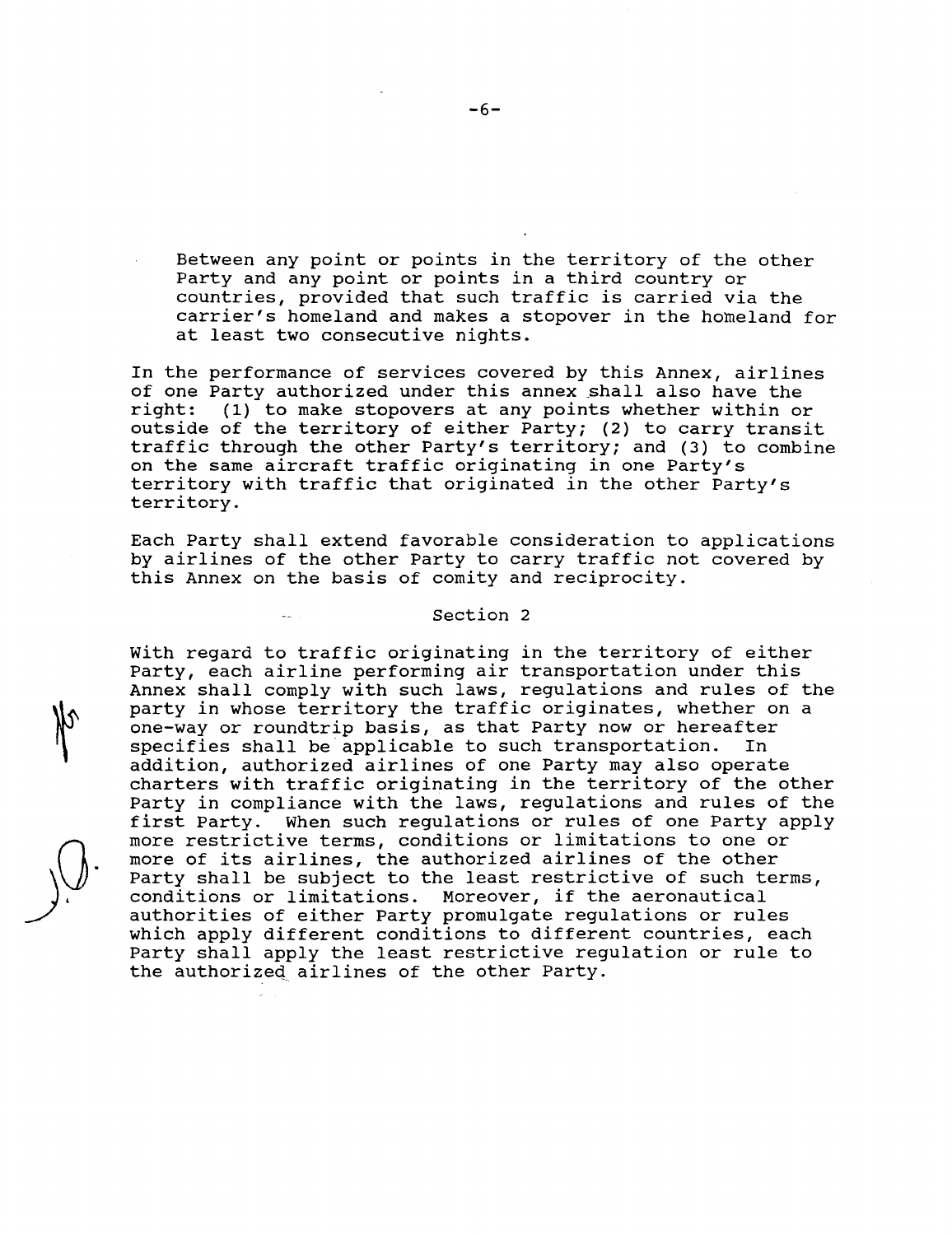However, nothing contained in the above paragraph shall limit the rights of either Party to require airlines authorized under this Annex by either Party to adhere to requirements relating to the protection of passenger funds and passenger cancellation and refund rights .

### Section 3

Except with respect to the consumer protection rules referred to in the preceding paragraph, neither Party shall require an airline authorized under this Annex by the other Party, in respect of the carriage of traffic from the territory of that other Party on a one-way or round-trip basis, to submit more than a declaration of conformity with the applicable laws, regulations and rules referred to under Section 2 of this Annex or of a waiver of these laws, regulations, or rules granted by the applicable aeronautical authorities ."

11. Texts reproduced for ease of reference

a. Pricing

The text of Article 12 of the Air Transport Agreement (pricing), as amended by the Memorandum of Consultation of July 9, 1982, and which entered into force on September 16, 1982, is reproduced below:

# "Article 12 Pricing

"(1) Subject to the provisions of this Article, each Party shall allow prices for air transportation to be established by each designated airline based upon commercial considerations in the marketplace. Neither Party shall take unilateral action to prevent the inauguration or continuation of any price proposed or charged by the airlines of either Party for international air transportation between the territories of the Parties unless such action is in accordance with the provisions of this Article. Intervention by the Parties shall be limited to: Intervention by the Parties shall be limited to:

(a) Protection of consumers from discriminatory prices or practices or prices that are unreasonably high or restrictive due to the abuse of a dominant position; and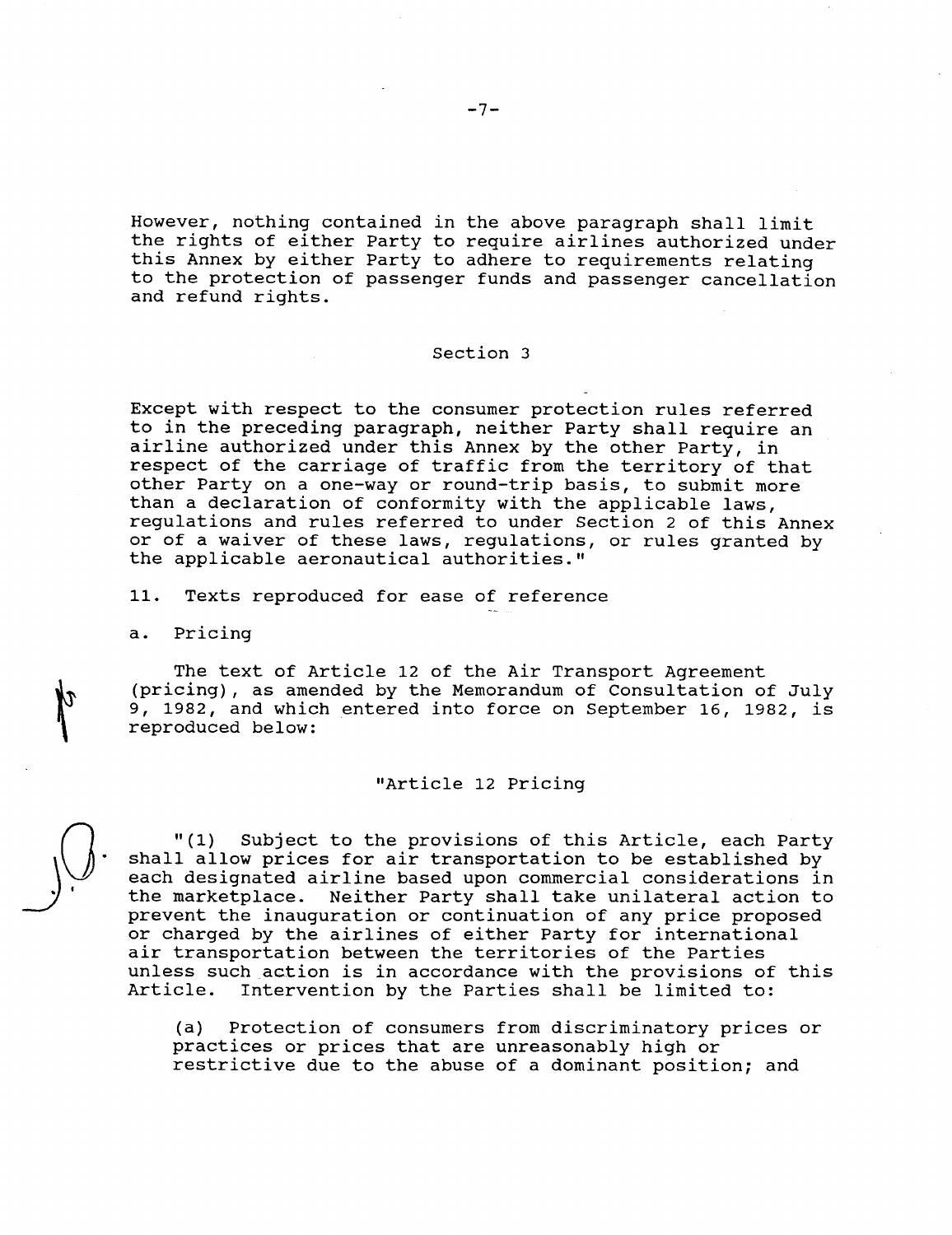(b) Protection of airlines from predatory prices that are artificially low or uneconomic .

• (2) Each Party may require prior notification to or filing with its aeronautical authorities of prices proposed to be charged by airlines of the other Party to or from its territory. Notification or filing by the airlines of both Parties may be required no more than 60 days before the proposed date of effectiveness. In individual cases, notification or filings may be permitted on shorter notice than normally required .

• (3) (a) If either Party is dissatisfied with any price proposed or charged by an airline of the other Party for international air transportation between the territories of the Parties, it shall notify the other Party of the reasons for its dissatisfaction. In the case of a proposed price, such notice of dissatisfaction shall be given to the other Party within 30<br>days of receiving the notification or filing of the price. If days of receiving the notification or filing of the price. the Party presenting a notice of dissatisfaction does not request consultations, the price shall go into effect as filed unless a Party disapproves such a price pursuant to its rights under paragraph 6(b) of this Article. If the notifying Party requests consultations, such consultations shall be held as soon as possible, and in no event later than 30 days after receipt of the request. If the notified Party fails to agree to consult within the prescribed time frame, the dissatisfied Party has the right to defer the implementation of the proposed price .

(b) If a Party is dissatisfied with any price proposed or charged by an airline of the other Party for international air transportation between the territory of the first Party and a third country, it shall notify the other Party of the reasons for its dissatisfaction within 30 days of receiving notification of filing of the price. In this particular case, the notifying Party may unilaterally disapprove the price proposed or charged by the airline of the other Party. However, with respect to matters arising pursuant to the provisions of paragraph 5(b) of this Article, either Party may request consultations which shall be held as soon as possible, and in no event later than 30 days after receipt of the request.

 $-8-$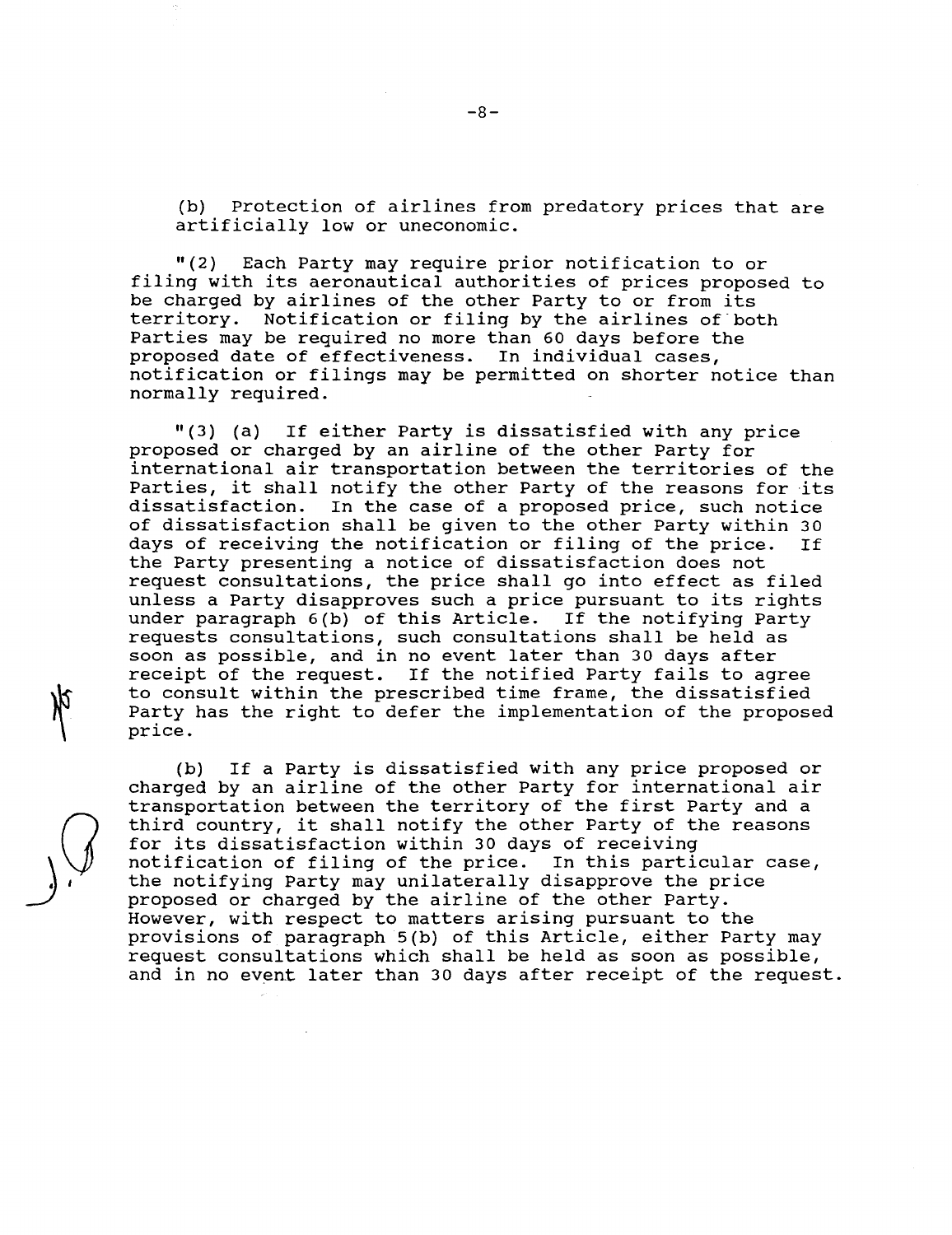(c) If either Party is dissatisfied with any price proposed or charged by an airline of a third country for international air transportation between the territories of the Parties, it shall notify the other Party of the reasons for the dissatisfaction within 30 days of receiving notification or filing of the price. In the case of proposed price leadership by a third party airline, the notifying Party may unilaterally disapprove the price proposed or charged by the third country airline .

"(4) The consultations referred to in this Article may be formal or informal, and may be effected through a telephonic exchange of views between the two Parties (later confirmed in a written communication) or by a written exchange of views transmitted by letter, cable, telegram, diplomatic note or other written means. If the parties reach agreement with respect to a price for which a notice of dissatisfaction has been given, each Party shall promptly carry out the terms of that agreement. If the Parties fail to reach such agreement, the price shall go into effect unless a Party disapproves such price pursuant to its route rights under paragraph 6(b) of this Article.

"(5) Each party shall allow:

(a) Any airline of either Party to meet a more competitive price proposed or charged in the marketplace for international air transportation between the territories of the Parties;

(b) Any airline of one Party to meet a lower or more competitive price proposed or charged in the marketplace for international air transportation between the territory of the other Party and a third country; and

(c) Any airline of a third country to meet a lower or more competitive price proposed or charged in the marketplace for international air transportation between the territories of the Parties provided that the third country has granted reciprocal rights to the airlines of both Parties .